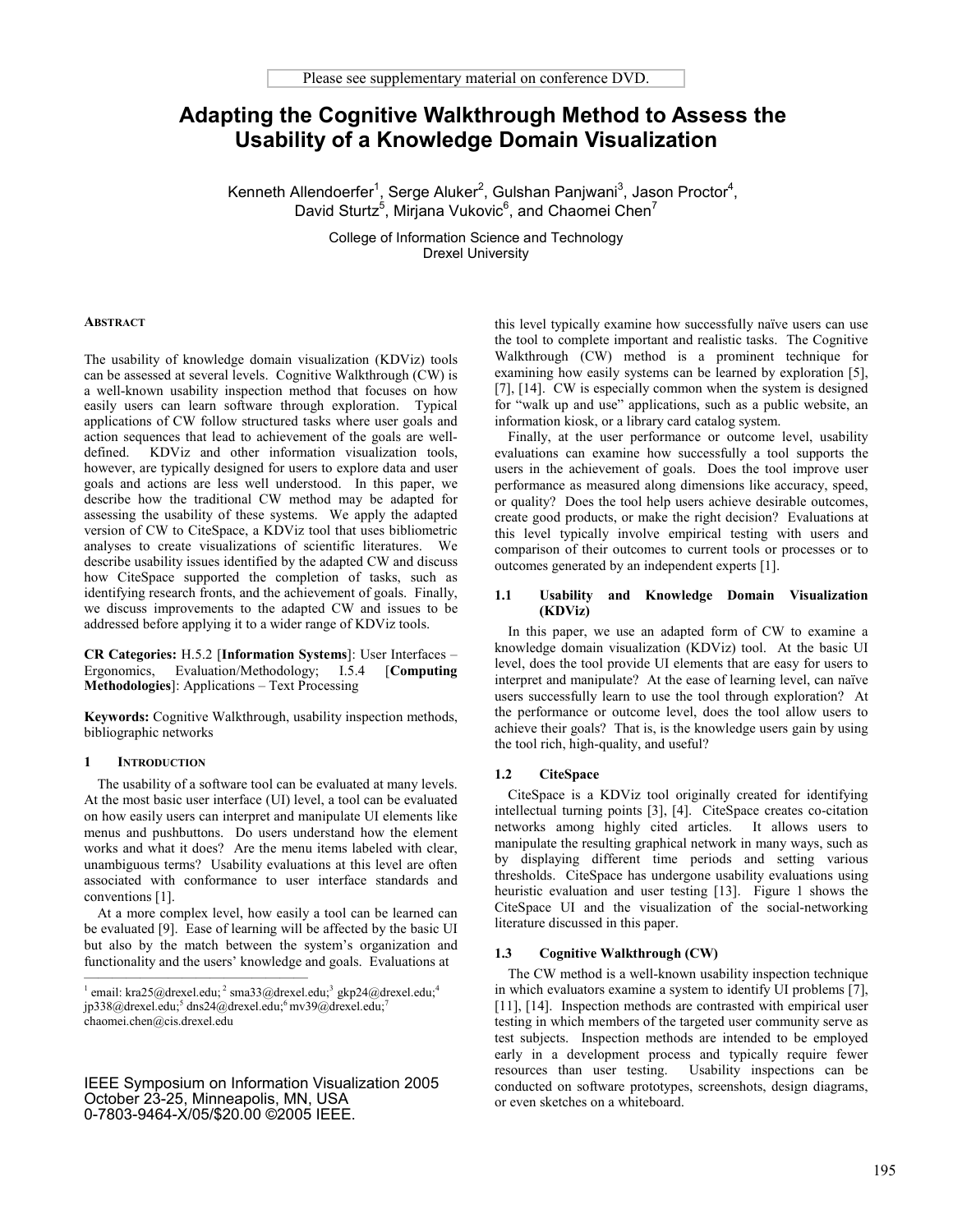

Figure 1. Screen shot of CiteSpace version 1.0.38 displaying a co-citation network of the social networking literature

Among usability inspection methods, CW is appealing from an engineering perspective because its creators have attempted to develop it for use by evaluators who are not HCI experts [7], [14]. Studies have shown that evaluators without HCI backgrounds have some difficulty applying CW but are able to use it to find valid usability problems, though perhaps different ones than HCI experts might find [6], [11]. CW is also appealing because it is methodologically similar to code walkthroughs and use-case models of system development, which allows it to fit with existing software engineering practices [14], [7].

From a research perspective, CW is appealing because it is grounded in theories of how people learn [9]. In particular, CW focuses on how users choose actions based on cues given by a system. Users select actions when the system provides information, such as a label, that overlaps with their current goal states. CW allows evaluators to identify cases where the system provides insufficient information to guide users toward the next correct action. This is especially important for systems that users are encountering for the first time. Other inspection methods like heuristic evaluation are very useful for identifying usability problems and improving products but are less interesting from a research perspective because theoretical considerations are not normally addressed [8].

# 1.4 Adapting Cognitive Walkthrough

CW is typically applied to systems in which users complete fairly structured tasks in service of well-defined goals. Several well-known CW studies have examined tasks such as forwarding calls in a voicemail system [14], creating and modifying documents in an a multimedia authoring system [6], and

categorizing data using a survey analysis tool [11]. In each of these examples, action sequences that describe how to complete each task were prepared beforehand and provided to the evaluators during the CW session. Lewis and Wharton, two creators of CW, recommend that the chosen tasks be important to the system and *realistic* with regard to what users would actually use the system to accomplish [7]. They also recommend that the action sequences, which describe how to accomplish the tasks, be correct [7]. In CW, a correct sequence is not necessarily the optimal one in terms of clicks, keystrokes, or speed. Rather, a correct sequence is one that accurately represents the designer's intentions for how to complete the task. Several correct sequences may exist for a task and each can be evaluated, though normally only one or two are.

During a CW session, evaluators follow the action sequences and determine how successfully a given user could complete each action. The evaluators create a "success story" or "failure story" at each step. A failure story represents a mismatch between the designer's intentions, as expressed in the UI, and the user. Failure stories form a basis for improvements to the design.

The traditional CW method applies well to many aspects of KDViz tools. KDViz users engage in many structured tasks that lead to achievement of well-defined goals, such as loading datasets, searching online help, and configuring system parameters. Action sequences for completing these tasks have a clear progression and a small number of correct sequences can be generated. Any problems identified for these functions using CW probably can be addressed by consulting UI guidelines and best practices.

However, it is difficult to create action sequences for most open-ended (and interesting) KDViz tasks, such as identifying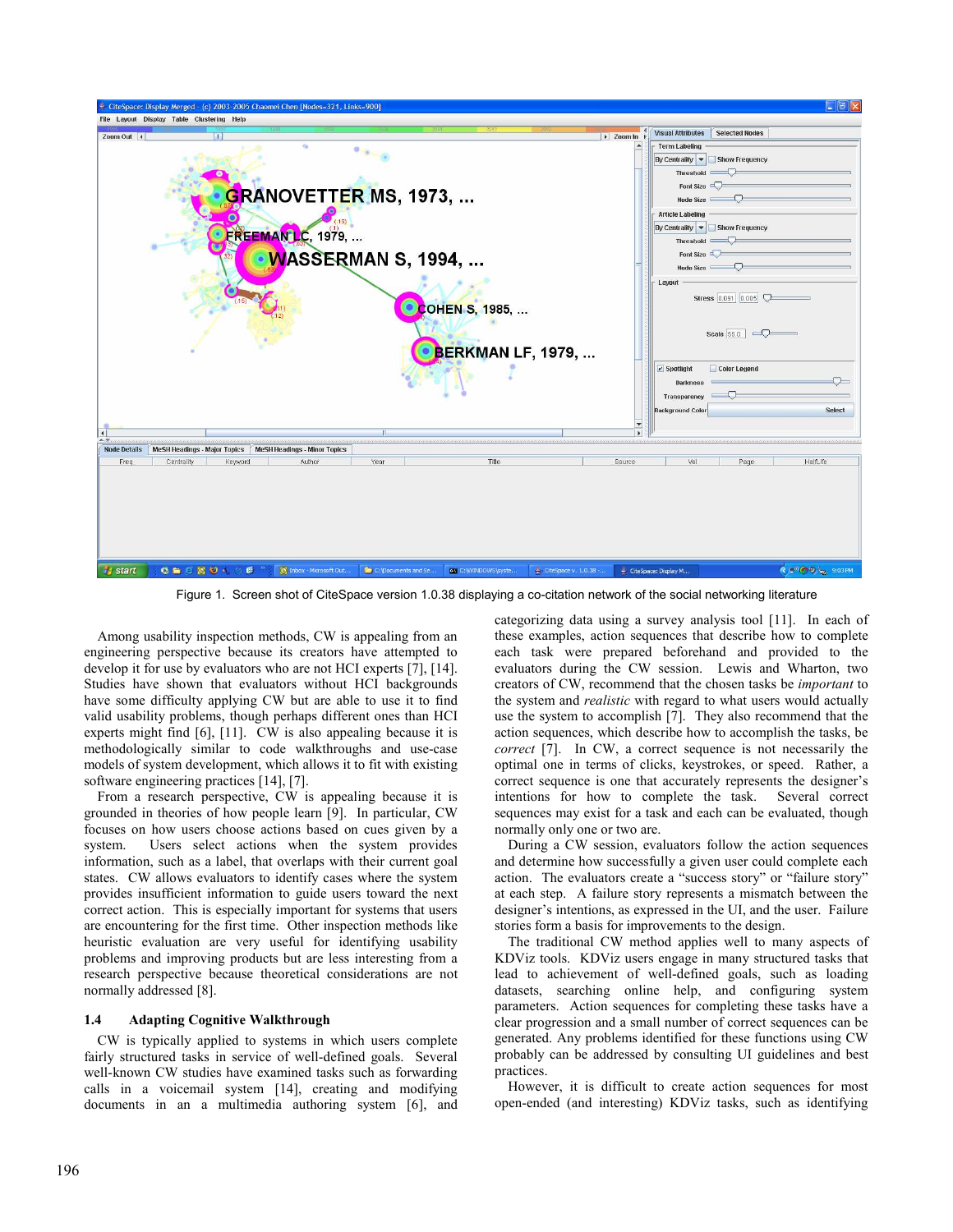connections between research areas. Action sequences in CW represent the designer's intentions for how to complete a task but when a domain is being visualized for the first time, how can designers express their intentions for how a particular visualization of a literature should be used? Even if a known sequence worked for other visualizations of other literatures, designers will not know beforehand how well the sequence will work for this visualization of this literature with this combination of parameters. In addition, depending on the statistical techniques used by the tool to create the visualization, two runs of a visualization on the same dataset may appear somewhat different, as can happen in CiteSpace.

In addition, there may be many possible sequences that lead to successful completion of the task. The correctness of an individual action cannot reliably be determined until after the task is successfully completed or not. A user who takes a seemingly incorrect action may actually be on a path toward success but on a different path than the designer anticipated. This problem exists for other interactive systems also but the number of possibly valid sequences is especially large for exploratory systems like KDViz.

Furthermore, when using KDViz tools, users may be engaged in multiple, evolving tasks simultaneously. To create scripted action sequences where users accomplish one task at a time would not be realistic and would not accurately reflect how the tool is intended to be used nor how users actually use it.

The best approach for creating action sequences for KDViz tools would be to draw from a collection of established sequences that had been found to lead to good outcomes across several visualized literatures, parameter configurations, users communities, and tools. At the time of this study, the research examining KDViz tools and CiteSpace in particular had not produced such a collection of sequences. In lieu of a strong basis for creating new action sequences, we chose to provide the evaluators with only broad goals and accompanying tasks and let them create their own sequences during the CW session.

What might be the effect be of eliminating action sequences from CW? Sears and Hess [11] found that the type of problem identified by CW evaluators was affected by the detail provided in the action sequences. When sequences contained fewer specifics, evaluators found more problems with identifying what action to take next. When sequences contained more details, evaluators found more problems with system feedback. Because KDViz tools are likely to be unfamiliar to many potential user communities, we felt that it was more useful at this point to identify cases where users would not know what to do rather than problems with feedback.

Lewis and Wharton [7] suggest that it may be beneficial to allow evaluators to participate in the creation of the action sequences they will later use. Jacobsen and John [6] asked two evaluators to independently create action sequences for the same system and then used their sequences to conduct a CW. Their evaluators developed different, equally correct action sequences for the same tasks. Their evaluators expressed concern that their self-developed sequences were not in line with the system designer's intentions. Because it is difficult to know what the designer's intentions would be for a particular instance of a visualization, we decided to let our evaluators select their own action sequences here.

### 2 METHOD

We applied CW to CiteSpace following the well-known chapter The Cognitive Walkthrough: A Practitioner's Guide [14] as closely as possible. Areas where we modified the method are described below.

# 2.1 Participants/Evaluators

The evaluators were six students in an upper-level graduate seminar in information visualization at Drexel University. All were familiar with major information visualization concepts and some concepts of HCI and bibliometrics. None of the evaluators had previous experience using CiteSpace to visualize a scientific literature and none had meaningful experience with the socialnetworking domain. One (Allendoerfer) had experience applying CW to other interactive systems.

The course professor (Chen), the creator of CiteSpace, served as a technical guide during the CW session. He observed the session and provided guidance on aspects of CiteSpace that were not being evaluated, such as importing the bibliographic data. He rarely stepped in during the CW, even when the evaluators struggled, and only when they asked for help.

### 2.2 Procedure

### 2.2.1 Fictive User

The first step in preparing a CW is to create a fictive user who represents a targeted user community [6]. The fictive user is a description of the experience and knowledge that the evaluators assume during the CW. It is the intent of CW that evaluators make decisions based on what the fictive user knows and not what the evaluators themselves know.

One potential user group for CiteSpace is graduate students doing research for class projects or presentations. In these cases, students need to quickly develop a high-level understanding of a literature. We were concerned about the inexperienced evaluators' ability to accurately make decisions as a fictive user who was very different from themselves. For this reason, we created a fictive user who was similar to the evaluators as a group but was not identical to any evaluator individually.

Because we were concerned that creating a fictive user similar to the evaluators could introduce other problems, we followed a recommendation made Jacobsen and John [6] to provide an especially rich fictive user description. In their view, making the fictive user's knowledge very explicit can help evaluators distance themselves from the fictive user. In addition, before beginning the CW, the evaluators were reminded to restrict themselves from offering information that they themselves knew but the fictive user did not. The rich fictive user description is shown in Table 1.

### 2.2.2 Goals and Tasks

The second step in preparing a CW is to choose tasks to be examined. To ground our task selection, we first developed an overall goal for the fictive user. The fictive user needed to prepare a class presentation and term paper on social networking. The fictive user's first sub-goal was to learn about important and active research areas, authors, and concepts in the social networking literature. The fictive user's second sub-goal was to learn which works from that literature that would be most useful to read.

To accomplish the goal and sub-goals, the fictive user undertakes one or more tasks. For the CW, we identified the tasks as

- 1. identify important clusters or research areas in the domain;
- 2. for the important clusters, identify critical authors, terms, and papers that serve to characterize or describe the cluster;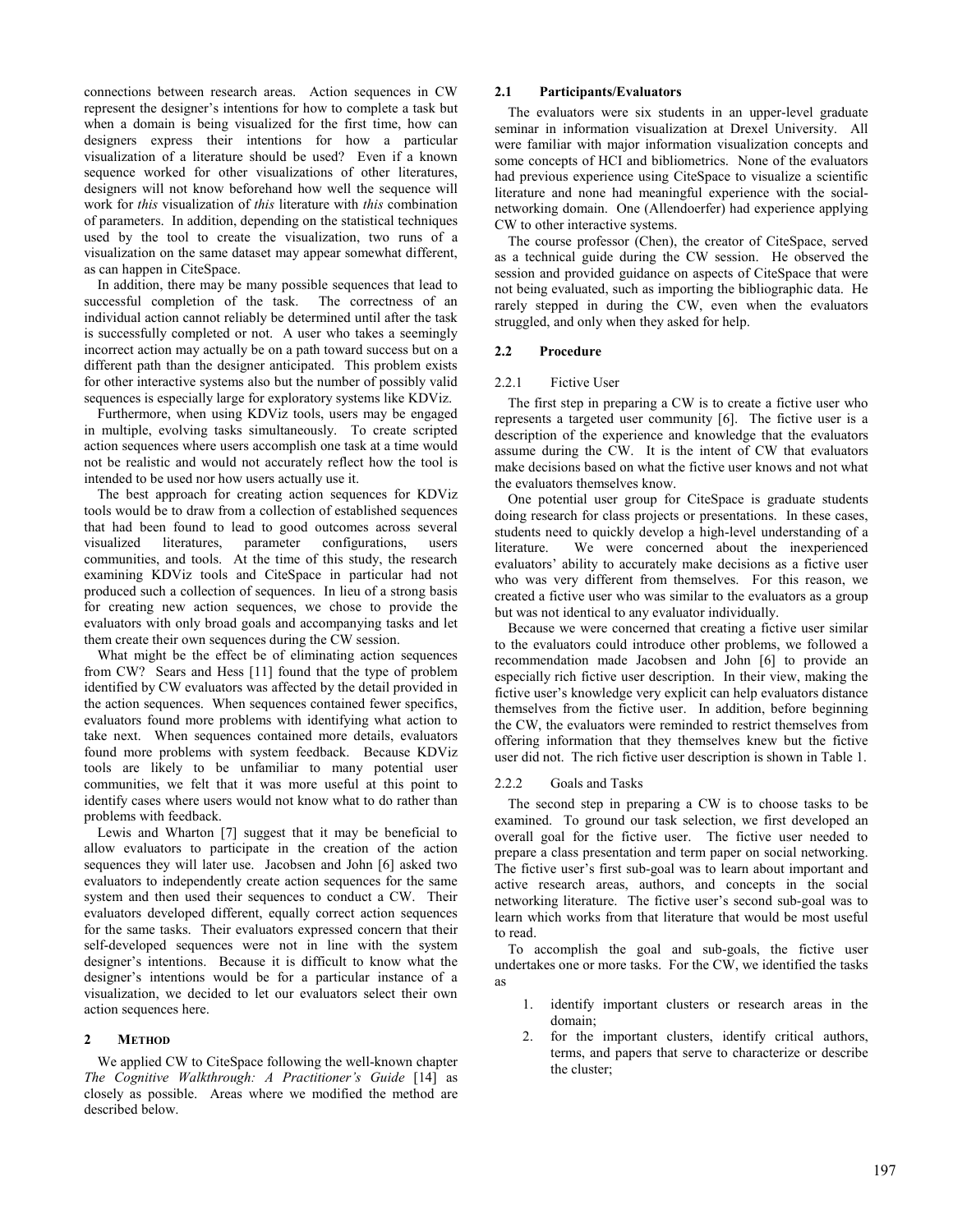| Table 1. Fictive User Rich Description |
|----------------------------------------|
|----------------------------------------|

### Education

Is a graduate student pursuing a master's degree in information science. Is currently taking a graduate seminar on information visualization.

# Relevant work experience

Has 3-5 years experience designing information systems, primarily databases accessed through web browsers. This experience included graphical and user interface design work. This experience also included some programming and administration.

#### Experience with user interface design and usability assessment

The user has taken two courses in human-computer interaction and has designed user interfaces as part of class projects and professional work

# Operating systems and software packages used frequently (at least once a week)

Microsoft Windows XP; Apple OS X; Microsoft Office (Word, Excel, PowerPoint); Microsoft Outlook; Microsoft Internet Explorer; Mozilla Firefox; Apple iTunes; Microsoft Media Player; Adobe Photoshop; Adobe Illustrator; Macromedia DreamWeaver

# Experience with bibliometrics, co-citation analysis and related LIS topics

Has been exposed to these topics in readings and coursework. Has conducted several bibliometric analyses as part of class projects.

# Experience using CiteSpace or other tools for visualizing literatures/domains

Has seen demonstrations of CiteSpace and several other information visualization tools during class but has not used one to create a visualization. Has not used CiteSpace or a similar tool to visualize a literature in support of a class or professional research project.

# Experience with digital libraries and databases such as ISI Web of Science, LEXIS-NEXIS, Dialog, etc.

Uses Web of Science and ACM Digital Library around weekly for research to support class projects

# Experience with social network literature

Very little experience with social networking literature. Has heard the term occasionally discussed during coursework and has read one short, general textbook chapter about the field. Has never taken a course, conducted a literature search, or written a term paper about social networking. Does not know names of important authors, papers, or journals in the field. Does not know any "hot topics" in social networking.

- 3. from the important clusters, identify new and active ones that may constitute a research front or revolution in the domain; and
- 4. identify important connections between clusters.

We intentionally did not operationalize importance. The fictive user, doing research for a term paper, probably would not have well-defined criteria for what constitutes an important cluster or paper but might "know it when I see it."

# 2.2.3 User Actions

The third step in preparing a CW is to create action sequences that reflect the designer's intentions for completing the tasks. For the reasons discussed above, we did not script any action sequences in this CW. This required changes to other aspects of the CW method. In traditional CW, before each user action is taken, evaluators answer four questions [14]:

- 1. Will the user be trying to achieve the right effect?
- 2. Will the user know that the correct action is available?
- 3. Will the user know that the correct action will achieve the desired effect?
- 4. If the correct action is taken, will the user see that things are going ok?

In our adapted CW, because there were no scripted action sequences, we reworded the questions and the evaluators answered them after they selected each action. We modified the four CW questions as follows:

- 1. What effect was the user trying to achieve by selecting this action?
- 2. How did the user know that this action was available?<br>3. Did the selected action achieve the desired effect?
- Did the selected action achieve the desired effect?
- 4. When the action was selected, could the user determine how things were going?

To assist with data collection, we created a list of user actions that many information visualization tools support. This allowed the evaluators to select from a list of standardized terms when recording actions. Many of these are derived from Shneiderman's list of information visualization tasks [11]. Because the evaluators had little experience with CiteSpace but had experience with other information visualization systems, the list was not exhaustive or in any particular order. In fact, several of these actions are not available in CiteSpace but we did not know that when creating the list. The listed actions were:

- (Return to) Overview
- Zoom
- Filter
- Details on Demand
- Relate: Highlight connections between nodes of the network
- Return to previous settings (history/undo)
- Extract: Move selected nodes to another set for further analysis
- Categorize: Place coding information on selected nodes
- Other physical manipulations like pan, flip, rotate, sendto-back, move, compress
- Other appearance manipulations like change color, border, line style, fill-pattern, highlight

# 2.3 System and Dataset

The CW was conducted using CiteSpace version 1.0.38 [2]. The dataset was a collection of 3,379 bibliographic records retrieved from ISI Web of Science (WOS) and cross-referenced with PubMed. These records resulted from a search "social network analysis" for articles published in 1990-2004 in bibliographic fields such as title, abstract, and keywords. The resulting network contained 303 nodes with 846 links between nodes.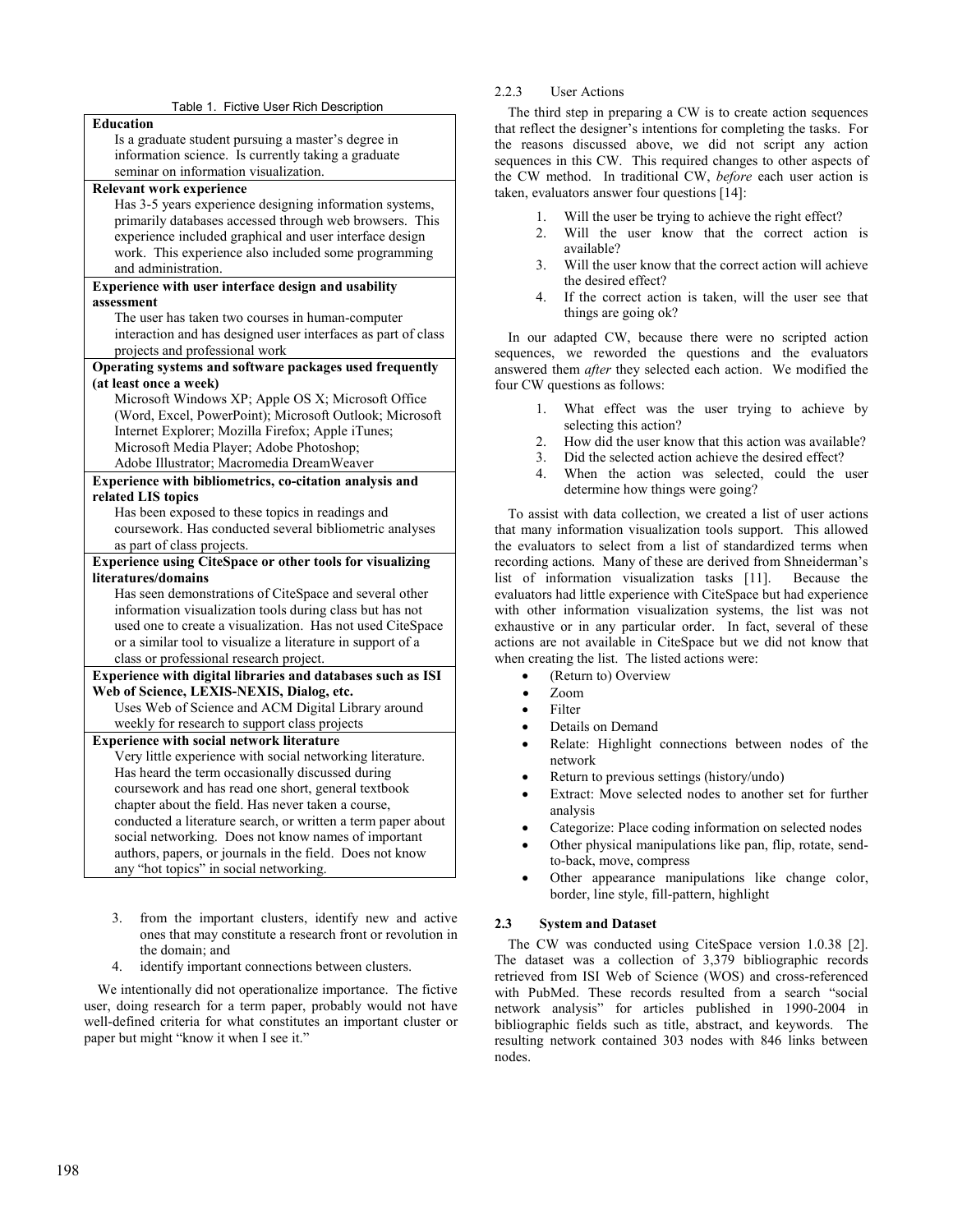# 2.4 Data Collection

The evaluators completed each task using a projection of the CiteSpace UI visible to all evaluators. One evaluator (Allendoerfer) served as the "driver" and used the mouse and keyboard on a Windows XP laptop to complete the actions agreed upon by the evaluators. Evaluators were always free to sugges actions but the driver did not execute any action until the others agreed upon what to do, based on the fictive user's knowledge, tasks, and goals. The projected CiteSpace screen and the audio portion of the evaluators' discussions were videotaped.

Data were collected in three additional ways. First, one evaluator (Panjwani) served as recorder. After the evaluators chose an action, the recorder noted which action was chosen and recorded answers to the four questions following the consensus of the evaluators. To assist this process, the recorder used a data collection sheet containing the four questions and the list of possible user actions. Second, the evaluators took notes Second, the evaluators took notes individually on their evolving understanding of the social networking literature, including the names of important articles, authors, and terms. Third, the developer of CiteSpace observed<br>the CW session and took notes. The CW session took the CW session and took notes. approximately two hours to complete.

At the end of the CW, the evaluators expressed their overall conclusions about the social-networking literature and came to a consensus on its important clusters, research areas, authors, and papers according to the four tasks.

### 3 RESULTS

### 3.1 Bugs and Usability Design Issues

The evaluators identified three software bugs that had some impact on the evaluators' ability to complete tasks efficiently. In addition, the evaluators identified 10 areas where CiteSpace could be improved to make it easier to use, easier to learn by exploration, and better support achievement of goals. The design issues judged to have a high or medium impact on usability are listed in Table 2.

#### 3.2 Completing Tasks and Achieving Goals

In this section, we discuss how the evaluators were able to complete the four tasks and achieve the fictive user's goals. We do this by stepping through the evaluators' actions and decisions at a high level. In future CWs, this discussion could form the basis of an action sequence.

Before launching the visualization, the evaluators systematically examined the functions on the main configuration window. They examined the contents of each menu and tried to determine what each option did. This sort of investigation is probably not what most users would do first and probably was an artifact of the evaluation environment.

Once they launched the visualization itself, the evaluators immediately identified several works as important: Granovetter 1973, Wasserman 1994, Cohen 1985, Berkman 1979, and Freeman 1979. The evaluators were also immediately able to identify that several clusters were present in the visualization, though what the clusters signified was not apparent. The evaluators set out to determine what the clusters represented.

The evaluators' first strategy was to select all articles in a cluster and obtain details about them in the Node Details area. By finding commonalities among the articles, the evaluators reasoned they could determine the nature of the cluster. This seemed to be a reasonable and adaptive strategy.

However, due to the nature of the WOS and PubMed databases, this strategy quickly led to bad territory. The visualization was based on WOS data but only articles also indexed in PubMed contained title information. When the selected articles were brought into the Node Details area, only articles with a corresponding PubMed listing provided a title. Not surprisingly, the articles with PubMed listings tended to have a connection to the medical and public health literatures, such as examinations of the spread of HIV. For many minutes, until the quirks of the datasets and the interactions between them were explained by the CiteSpace designer, the evaluators assumed the small-world networks cluster was about medical applications of social networking. This would have been a serious error (see Table 2, Item 1) and highlights a potential problem facing KDViz systems in general.

The evaluators then adopted a new strategy by trying to display the terms associated with the clusters. They spent many minutes trying different options with the Term Labeling controls but were not successful in getting the terms to appear. The designer explained that on the initial configuration window, the terms needed to be enabled and the visualization re-created. Without this explanation, the evaluators may not have reached this conclusion in a reasonable timeframe (see Table 2, Item 2).

Once the terms were enabled and displayed, the evaluators were able to complete each of the four tasks. For Task 1, the evaluators identified six clusters and assigned the following names, based on the displayed terms (directions refer to Figure 1).

- Small World Networks south of Wasserman 1994
- Individual Differences northeast of Wasserman 1994
- Transmission Dynamics southwest of Wasserman 1994
- Silicon Valley north of Granovetter 1973
- Ci\_1/Social Ties southeast, including Berkman 1979 and Cohen 1985
- Problem Drinkers far west (not shown)

The evaluators chose the small-world networks cluster to examine more closely for Tasks 2 and 3. As shown in Figure 2, this cluster is very distinct, large, and recent (yellow nodes indicate articles published around 2002). Within the small-world networks cluster, the evaluators identified important papers and authors using several methods. First, by clicking large nodes in the cluster, they identified as important papers: Albert 2002, Strogatz 2001, and Amaral 2000.



Figure 2. The small-world networks cluster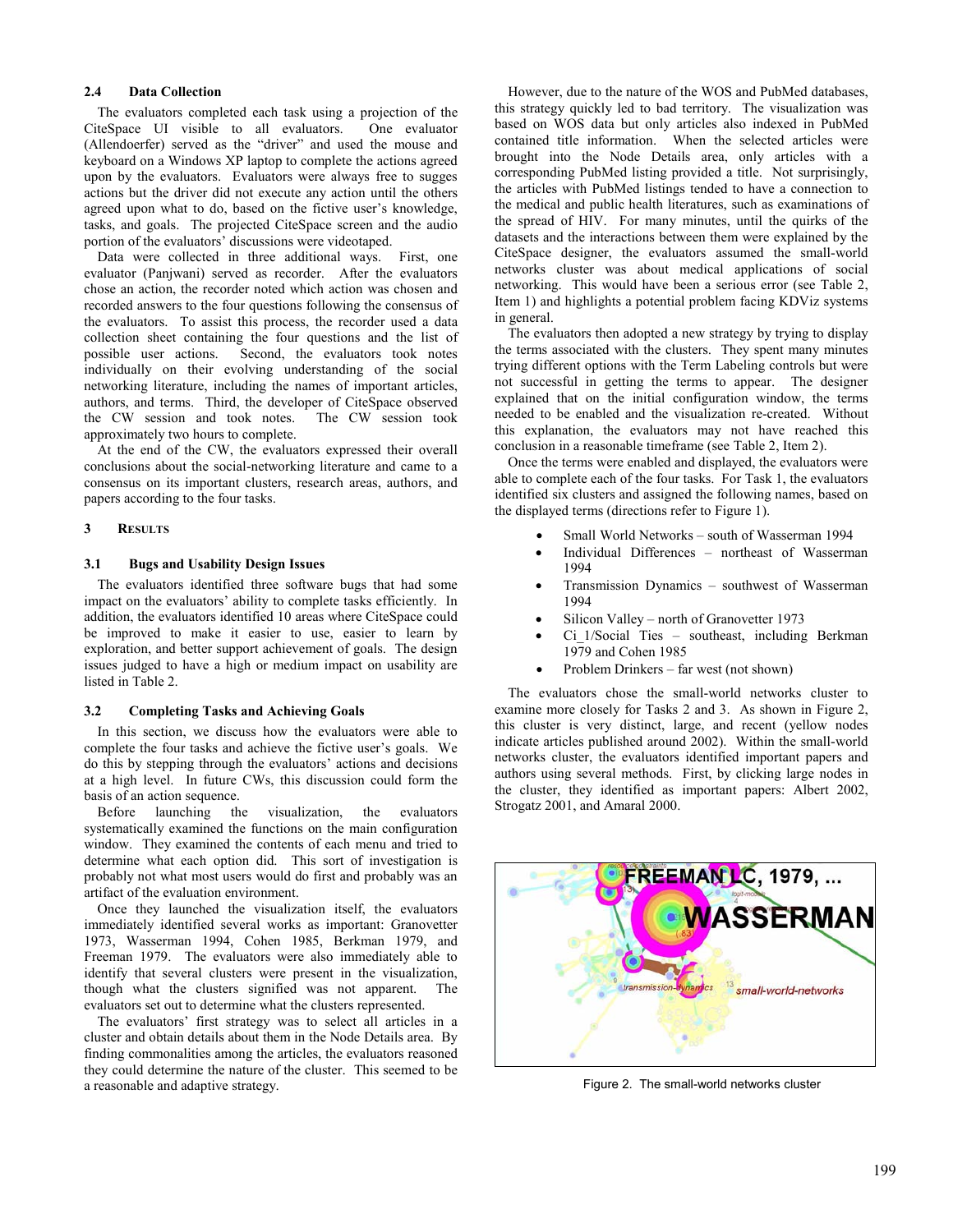|    | Description                                                                                                                                                                                                                                                                                                          | Table 2. Usability Design Issues<br><b>Usability Impact</b>                                                                                                                                                                                                                                                                                                                                                                                                                                                                                                                                                                                                                                                                                                                        |
|----|----------------------------------------------------------------------------------------------------------------------------------------------------------------------------------------------------------------------------------------------------------------------------------------------------------------------|------------------------------------------------------------------------------------------------------------------------------------------------------------------------------------------------------------------------------------------------------------------------------------------------------------------------------------------------------------------------------------------------------------------------------------------------------------------------------------------------------------------------------------------------------------------------------------------------------------------------------------------------------------------------------------------------------------------------------------------------------------------------------------|
| 1. | In the Node Details area, titles were<br>displayed only if a PubMed listing for the<br>article was available.                                                                                                                                                                                                        | High. This limitation of the data sources forced the evaluators to adopt a different<br>strategy than they initially selected. The evaluators initial strategy was to select nodes<br>(articles) within a cluster and read the corresponding bibliographic information<br>(authors, titles). Because titles were not available for most articles in the dataset, the<br>evaluators could not use titles to reliably determine what a cluster is about. Worse, they<br>nearly drew a false conclusion that the small-world networks cluster was related to<br>medical conditions because the only articles with available titles were related to<br>medicine.                                                                                                                       |
|    |                                                                                                                                                                                                                                                                                                                      | To address this issue, the limitations of the individual datasets and potential interactions<br>between them must be made clear through help, ToolTips, or other messages. In<br>addition, labels should enabled by default. If characterizing clusters is a primary task,<br>the labels represent the best strategy within the CiteSpace for understanding clusters.<br>Short of printing out the list of authors in a cluster and then searching for them in a<br>separate database, there is no other reliable strategy. Had the labels been displayed by<br>default, the evaluators may not have selected their initial strategy. A third option is to<br>find additional sources for title or keyword data, acknowledging that these data would<br>support a likely strategy. |
| 2. | On the Visual Attributes tab, the Term<br>Labeling controls were functional but<br>terms were not enabled or present in the<br>visualization. This was confusing and<br>led to significant loss of time fiddling<br>with these controls.                                                                             | High. The controls worked properly once the terms were enabled by using the initial<br>configuration window and re-running the visualization. However, if the evaluators had<br>not sought help from the designer, they might have never concluded that the terms were<br>not enabled. To address the issue, the options for enabling terms could be moved to the<br>same screen as the Term Labeling controls or the Term Labeling controls could be<br>grayed out when terms are not enabled.                                                                                                                                                                                                                                                                                    |
| 3. | The evaluators did not identify the<br>capability to drag nodes until over 90<br>minutes into the session, though it could<br>have been useful earlier. This is an<br>example where CiteSpace did not support<br>learning through exploration. The<br>evaluators did not quickly discover a very<br>useful function. | High. The ability to drag nodes was not addressed in the Help nor was there an<br>indication by clicking or hovering on the nodes that they could be dragged. Only by<br>making mistakes when using other functions did the evaluators uncover the capability<br>to drag nodes. Even then, they did not immediately recognize its function or utility.<br>Once they began dragging nodes, however, the evaluators made significant progress in<br>understanding the literature, especially establishing connections between works and<br>clusters. To address the issue, indications of the drag option could be provided with<br>ToolTips or a cursor change (e.g., four arrows).                                                                                                 |
| 4. | When viewing the visualization in<br>monochrome, older articles appeared<br>nearly white. Because the background is<br>also white, these articles were<br>overlooked.                                                                                                                                                | Medium. Users unintentionally selected white nodes when trying to click on the<br>background. A viable workaround exists and the evaluators used it: use the color mode.<br>To address the issue, the grayscale could be adjusted so that the lowest value still<br>provides contrast with the white background. Alternately, the background color could<br>be given a color other than white, gray, or black.                                                                                                                                                                                                                                                                                                                                                                     |
| 5. | In the Node Details window, the lines<br>could not be sorted by field.                                                                                                                                                                                                                                               | Medium. The evaluators were trying to identify important authors and wanted to sort<br>the list by author but this could not be accomplished. To address the issue, clicking on<br>the column header could sort the list by that field, as is done in other applications.                                                                                                                                                                                                                                                                                                                                                                                                                                                                                                          |

Second, the evaluators identified important authors by selecting all the articles in the cluster and looking for names that appeared many times. To do this, they used the marquee selection to select the entire cluster and display details in the Node Details area. Unlike their initial use of the Node Details area, this strategy worked because the WOS data contains author names. Instead, they looked through the author list manually and identified the following important authors: Albert, R., Newman, M., Pastorsatoras, R., and Amaral L.

To accomplish Task 3, the evaluators sought to identify articles that greatly influenced the formation of the small-world networks cluster. These articles, they reasoned, would be highly cited and slightly older than the majority of the cluster. This led to the identification of two papers: Watts 1998 and Barbasi 1999. These papers are connected to other papers throughout the cluster and serve as a bridge to Wasserman 1994. To test the hypothesis that these articles helped launch the cluster, the evaluators re-ran the visualization with only 1995-1998 selected. By doing so, the

small-world network cluster disappeared. The evaluators concluded that small-world networks constituted an active research area and that these articles had launched a revolution in the field.

The evaluators also realized that the link between the Ci\_1/Social Ties cluster and the other central clusters did not exist before 1998. To complete Task 4, the evaluators sought to identify how this connection formed. They re-ran the identify how this connection formed. visualization again, including the full time period, and dragged nodes until it was obvious that the connection followed this path: Berkman 1979 to Cohen 1985 to Wellman 1990 to Granovetter 1973 to the rest of the clusters, as shown in Figure 3. The evaluators were not able to establish what occurred after 1998 to make this link so strong but they hypothesized that the smallworld network revolution, also launched in 1998, may have begun co-citing these papers and increasing the strength of the connection.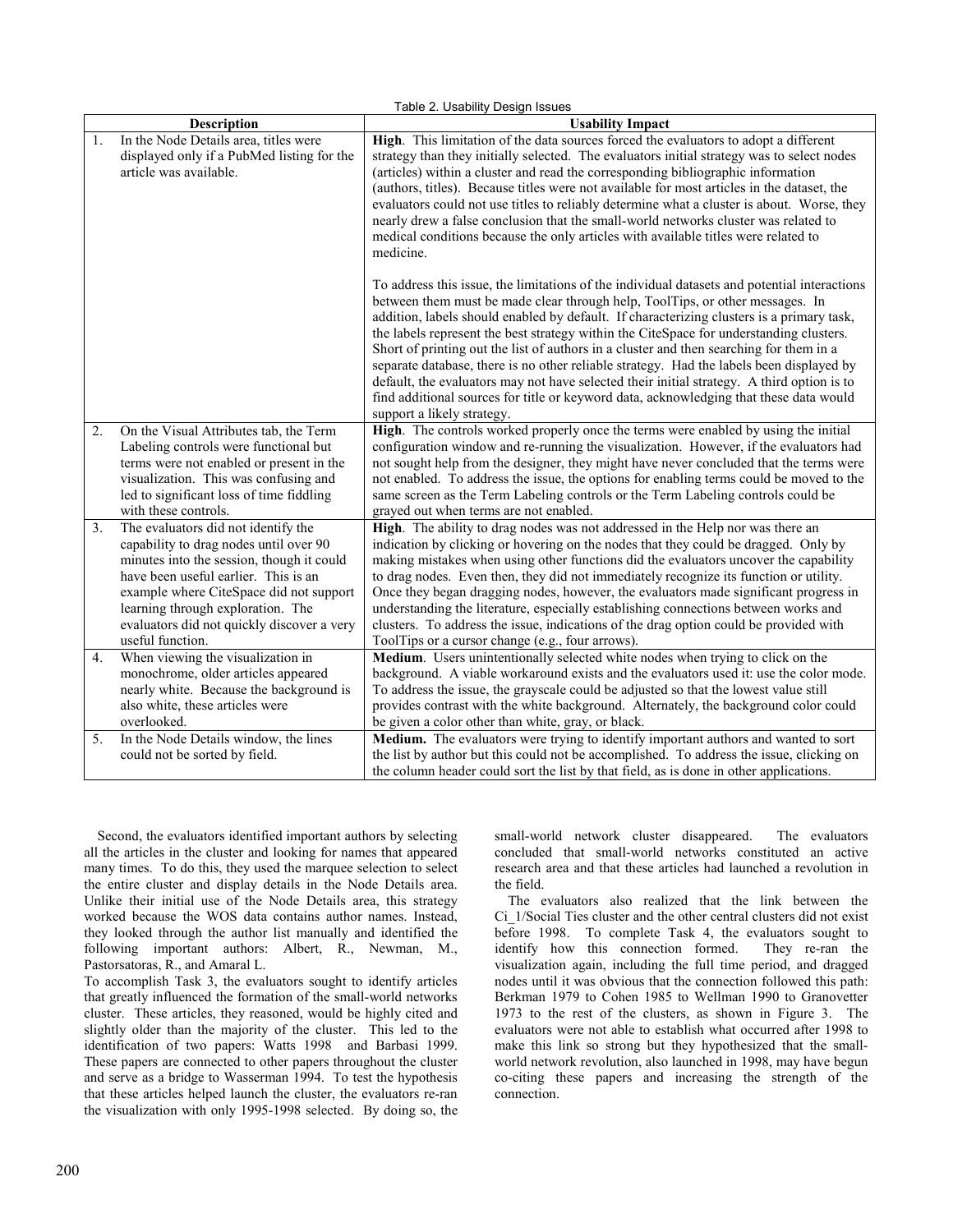

Figure 3. The connection between major clusters

### 3.2.1 Comparison to Expert

After completing the CW, the evaluators expressed their final conclusions according following the four tasks. We compared their conclusions to that of the CiteSpace designer who has expertise in the social-networking literature. He explained that indeed Watts 1998 and Barabasi 1999 were very important papers that helped launch the small-world networks community. He agreed that other useful works for the fictive user to read would be Wasserman 1994 and Granovetter 1973. The Ci\_1/Social Ties cluster is an independent, mostly medically oriented community but who are now connected to the other clusters through a small number of bridging papers like Wellman 1990.

CiteSpace allowed evaluators with no knowledge of social networking to draw relatively sophisticated conclusions that are consistent with an expert in about two hours. This speaks to the ability of CiteSpace to support these tasks and goals. Once users have learned how to use the system, it may take considerably less time to accomplish similar tasks on a different topic. This comparison would be more instructive if the social-network domain expert were completely independent from the project.

#### 4 DISCUSSION

### 4.1 Appropriateness of CW Method

We found that the traditional CW did not work well for CiteSpace and needed modification, given the current state of knowledge regarding tasks and action sequences for KDViz tools. Action sequences that lead to a good understanding of a domain are inherently tied to the visualized literature, the dataset, and the configurations that users select. Adding or removing a single paper from a dataset or changing the filtering options can dramatically change a visualization and different action sequences could be correct in each case. In this study, we chose not to script action sequences which required that we changed the wording and timing of the traditional CW questions.

With these modifications, we were able to use CW to identify three bugs and 10 usability design issues, several of which were high impact. We were also able to show how that naïve users can learn CiteSpace through exploration and it can support completion of these tasks and goals. However, as discussed above and in section 4.4, the evaluators required assistance from the CiteSpace designer in two cases, suggesting that more refinement is needed.

In completing one CW session without action sequences, we have, in essence, created an action sequence for a visualization of the social-networking literature that, while not necessarily correct, leads to a reasonable outcome. If we wished to run a CW of CiteSpace using the same literature but using the traditional CW method, the action sequence created here could be used.

#### 4.2 Suggested Improvements to CW for KDViz

We identified several improvements to make CW work more smoothly in future evaluations of KDViz tools. First, facilitating a CW is not a trivial task. Because we allowed evaluators to choose their action sequences, the session became very interactive and collaborative. This was a positive thing but once the evaluators' ideas began to flow, it became hard to rigorously follow the method and answer the CW questions. We recommend that the driver and recorder not also be evaluators. This way they can focus exclusively on ensuring the method is followed carefully and that the data are complete. In addition, the evaluators must be prepared to have their progress slowed by the recorder who must insist on answering each question with each action.

Second, CW was originally designed for use with early versions of systems. For dynamic, exploratory tasks like those examined here, screenshots and sketches will not provide the level of realism and functionality needed. However, it is tempting for evaluators, when conducting a CW using interactive software, to move quickly from one action to the next because the interactive software allows them to. They may lose sight of the questions or the fictive user. To preserve the realism and functionality of the software but also to slow the evaluators down and force them to consider each action, automated tools could be developed that capture user actions and prompt them to answer each question before the next action becomes available. Other studies of CW make a similar recommendation [6] and tools are available but for earlier versions of the CW method [10].

#### 4.3 Supporting Cognitive Tasks

By examining the actions that the evaluators actually chose during the CW session rather than actions scripted beforehand, researchers can begin to see the cognitive tasks that need to be supported by KDViz tools. Because the CW method requires explanations of each user action and these explanations focus on cognitive concepts like knowledge, perception, and goals, CW provides developers with rich design rationales for functions they may consider adding. This CW highlighted the following tasks that should be supported, based on the actions the evaluators took during the session:

- Orienting to the tool (e.g., examining menu items)
- Orienting to the visualization (e.g., non-directed panning)
- Establishing a differential set of items for further examination based on salient features like size, proximity, and color
- Obtaining details on items from the differential
- Manipulating the visualization to highlight connections that may be hidden or obscured
- Hypothesis testing by changing configurations and options
- Revising the differential as understanding evolves
- Describing and organizing conclusions

### 4.4 Understanding the Underlying Datasets

The most serious problem we encountered during the CW was that an interaction between the databases underlying the visualization led the evaluators toward a serious error. The visualization was based on WOS data that did not include the article titles. To obtain the titles, CiteSpace cross-referenced the WOS listings with PubMed. As a result, only articles appearing in both databases showed title information.